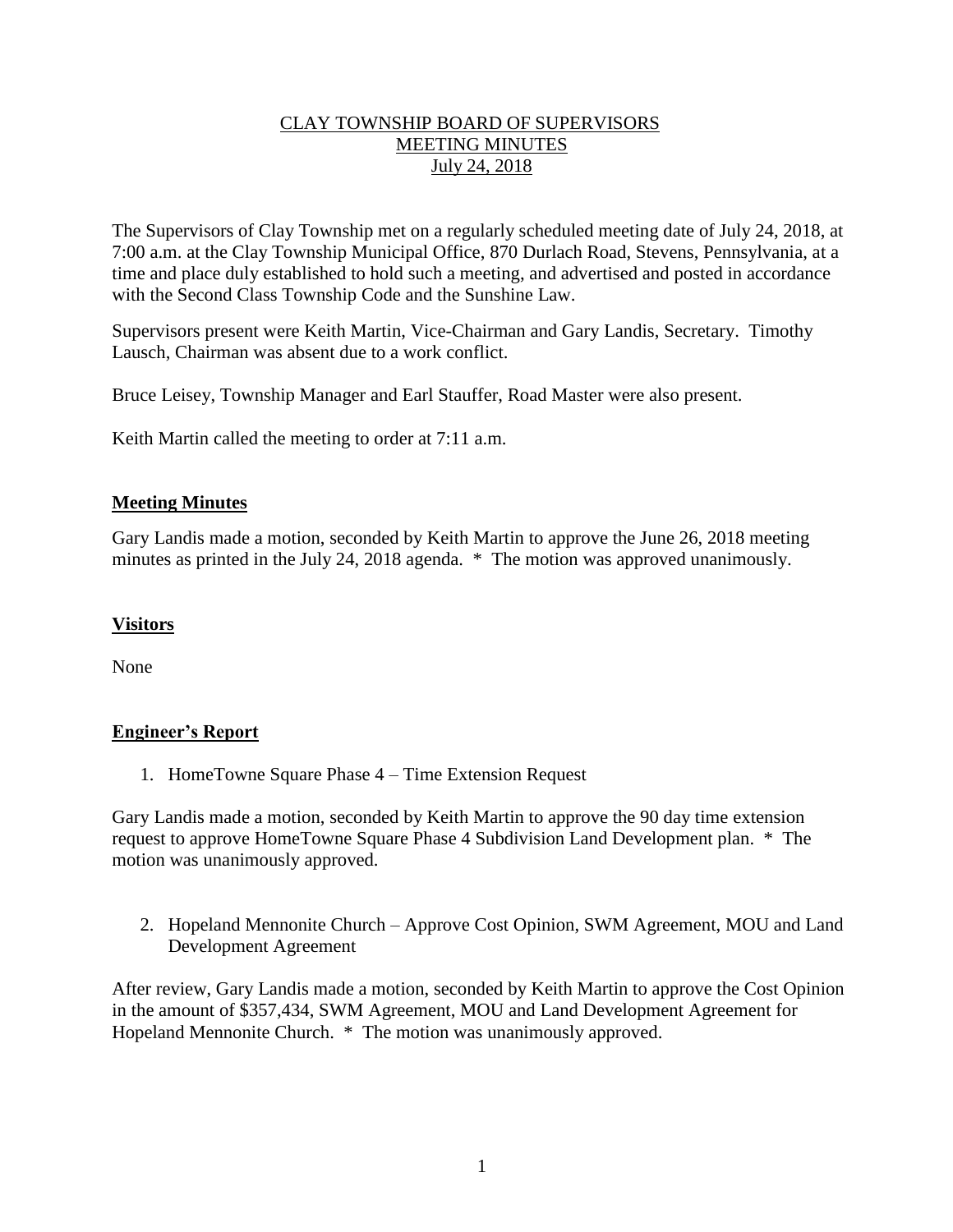3. Norma Martin – DEP Non-Building Waiver

Gary Landis made a motion, seconded by Keith Martin to approve the DEP Non-Building Waiver for the Norma Martin Subdivision Plan. \* The motion was unanimously approved.

#### **Old Business**

1. Furnace Hill Road and Stony Lane Storm Water Issues

The Road Master informed the Board of Supervisors that the gutter improvement work has been started along Stony Lane. He also stated that it appears to be functioning well during the recent storm event. Work will continue on Stony Lane and extend to Camp Road when ground dries out.

#### **New Business**

1. Road Master Update

Earl Stauffer informed the Board of Supervisors of the need to correct ponding issues in the Hannah Drive stormwater basin located behind 910 Hannah Drive.

2. Sewer Plant Update

Bruce Leisey informed the Board of Supervisors that initial investigation reports indicate infiltration from leaking laterals or sump pumps in the Mt View and Sun Valley developments. Hanover Engineering will continue their investigation.

#### **Bills To Be Paid**

Gary Landis made a motion, seconded by Keith Martin to approve payment of General Fund bills in the amount of \$31.07. \* The motion was unanimously approved.

#### **Executive Session**

None